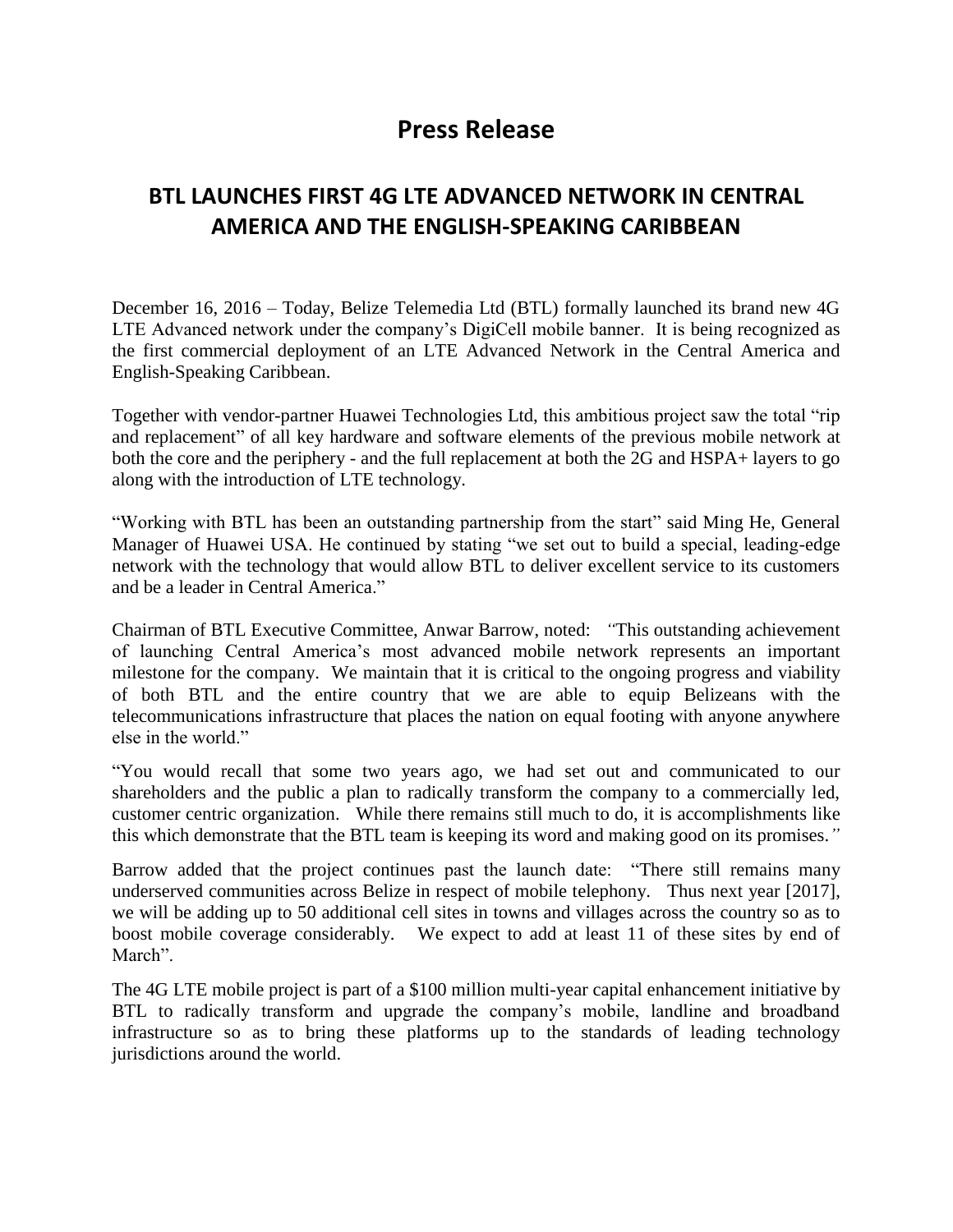## **About BTL**

Belize Telemedia Ltd. (BTL) is the leading telecommunications provider in Belize. The company provides mobile, PSTN**,** and broadband services to both the residential and commercial markets, with full reach throughout the country. The company is committed to the development of the Belizean community, and the expansion of its product offerings to ensure that the country of Belize becomes a regional leader in telecommunications – as measured by quality of service - by the year 2020. The company employs 600 persons. It is a limited liability company, with 63 percent of shares held by the Government of Belize on behalf of the Belizean people. The remaining shares are held by domestic institutional investors and individuals.

The company trades in the mobile marketplace under the brand name 'DigiCell'.

[www.belizetelemedia.net](http://www.belizetelemedia.net/) [www.digicell.bz](http://www.digicell.bz/)